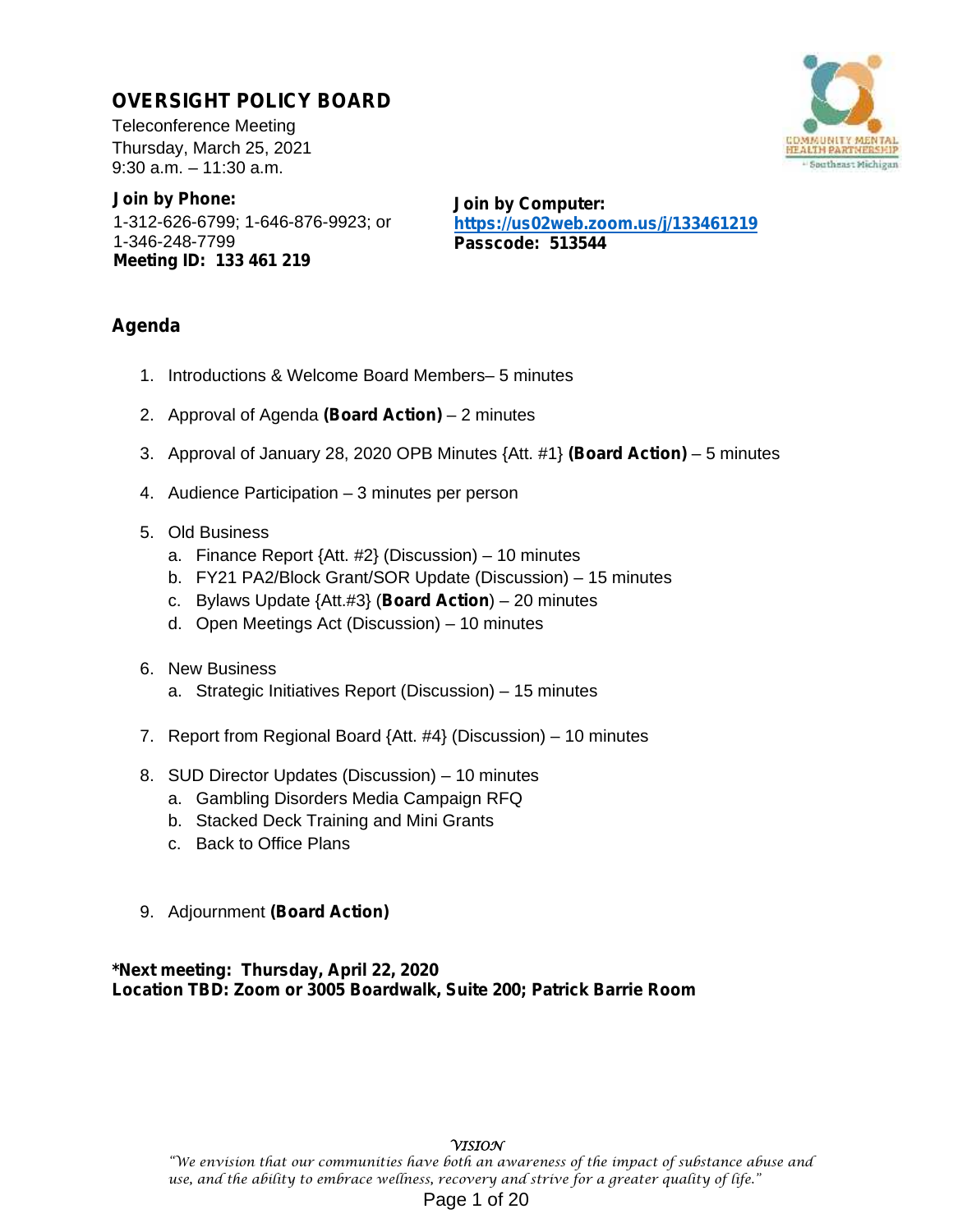# **Lenawee-Livingston-Monroe-Washtenaw Oversight Policy Board Minutes January 28, 2021 Meeting held electronically via Zoom Software**

- **Members Present:** Mark Cochran (Monroe, MI), Kim Comerzan (Monroe, MI), Amy Fullerton (Lenawee County, MI), Ricky Jefferson (Ypsilanti Township, MI), John Lapham (Lenawee County, MI), Susan Longsworth (Genoa Township, MI), Molly Welch Marahar (Ann Arbor, MI), Frank Nagle (Lenawee County, MI), David Oblak (Ann Arbor, MI), Dave O'Dell (Monroe, MI), Ralph Tillotson (Lenawee County, MI), Monique Uzelac (Ann Arbor, MI), Tom Waldecker (Ann Arbor, MI) (physical location)
- **Members Absent:** Dianne McCormick

**Guests:** Madeline DeMarco

**Staff Present:** Stephannie Weary, James Colaianne, Nicole Adelman, Matt Berg, Michaela Buckhannon, CJ Witherow, Jane Goerge, Rebecca DuBois, Alyssa Tumolo, Victor Absil, Jackie Bradley (Lenawee)

Board Chair M. Cochran called the meeting to order at 9:45 a.m.

- 1. Introductions
- 2. Approval of the Agenda **Motion by M. Welch Marahar, supported by M. Uzelac, to approve the agenda Motion carried** Voice vote, no nays.
- 3. Approval of the December 3, 2020 Oversight Policy Board minutes **Motion by T. Waldecker, supported by M. Welch Marahar, to approve the December 3, 2020 OPB minutes Motion carried** Voice vote, no nays.
- 4. Audience Participation None

### 5. Old Business

- a. Finance Report
	- PA2 revenue notification for the first quarter should be available by the next OPB meeting.
- b. FY21 PA2/Block Grant/SOR Update
	- M. Berg provided an overview of PA2 funding over time.
	- Staff will communicate with providers to ensure consideration of what additional cuts would look like for them if required during this fiscal year.

Providers have been advised that FY22 funding will also likely be reduced.

 $\int$  . c. FY21 PA2 Program Funding Request

### **Motion by K. Comerzan, supported by R. Jefferson, to approve the attached FY21 expenditures for PA2 funds by county Motion carried**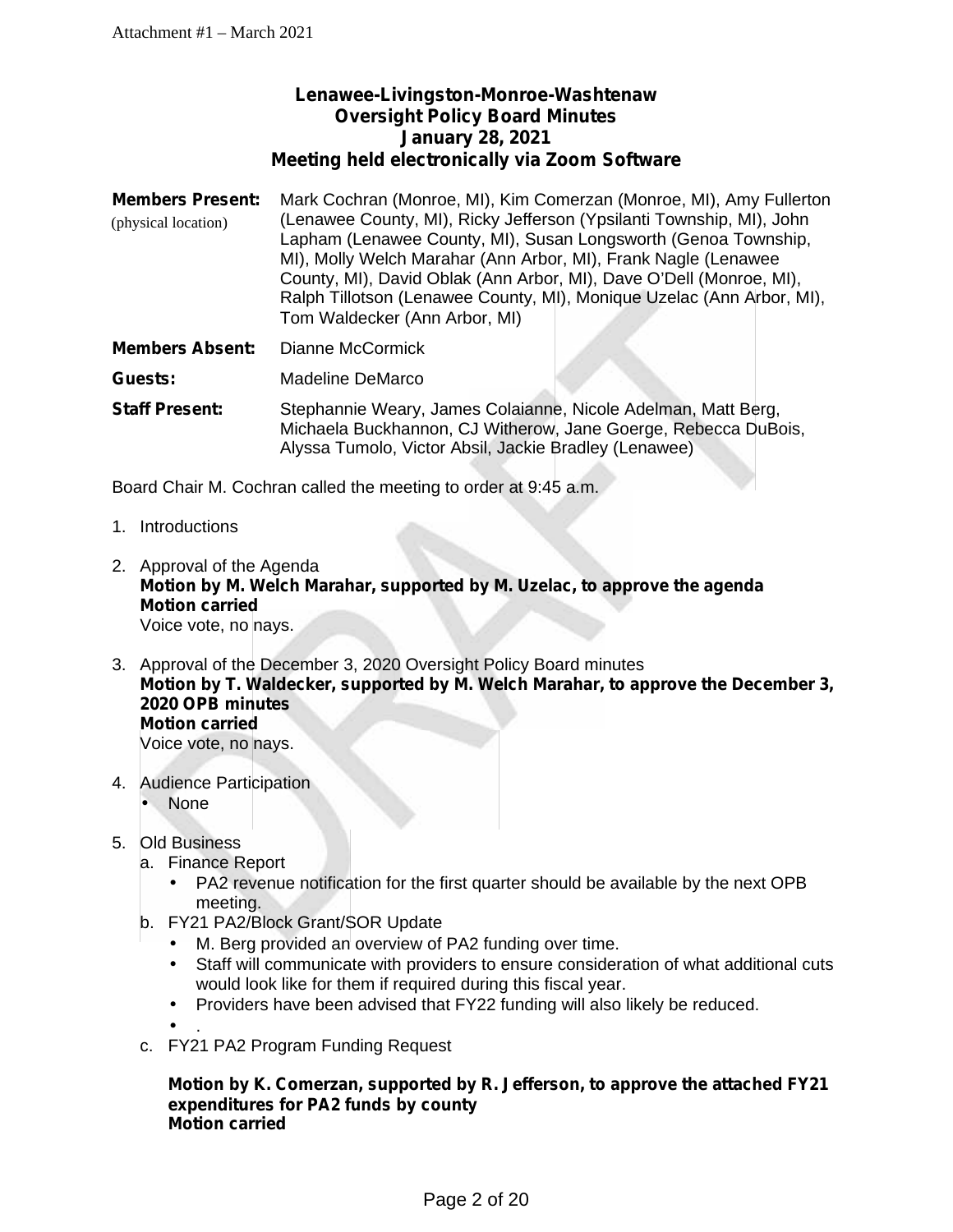Vote

Yes: Cochran, Comerzan, Fullerton, Jefferson, Lapham, Longsworth, Welch Marahar, Nagle, Oblak, O'Dell, Tillotson, Uzelac, Waldecker No:

Absent: McCormick, Uzelac\*

\*not presented in the meeting for this vote

- d. Bylaws Update
	- N. Adelman will send the updated draft to OPB 2 weeks before February OPB meeting, for OPB's review and approval.
- 6. New Business
	- a. Regional Program Overview
		- N. Adelman provided an overview of all the SUD programs. Each OPB upcoming meeting will see a presentation from different programs within the SUD Team.
	- b. Prevention Programs Presentation
		- J. Goerge and M. Buckhannon presented on Prevention programming.
- 7. Report from Regional Board
	- J. Colaianne provided highlights from the most recent Regional Board meeting.
- 8. SUD Director Updates
	- a. ASAM Continuum Assessment Tool
		- ASAM Continuum Tool will be used, instead of the GAIN tool.
		- Oct. 1, 2021 implementation for all SUD providers across the state.
	- b. Strategic Plan Community Survey
		- Community survey was done last year, will continue to be done annually, which Michaela will oversee.
	- c. Employee Engagement Survey
		- CMHPSM did an employee survey, which indicated significant improvement over the last one that was done 18 months ago.
	- d. COVID Office Status
		- Currently all staff are working from home. People go into the office as needed, but on a very limited basis.
	- e. PPE Distributed to Providers
	- CMHPSM has been providing PPE to providers.
	- f. Recovery Self Assessment
		- Consumer and staff survey related to recovery/treatment experiences; compiled into a report by county and region.
- 9. Adjournment
	- Today's meeting was ended by a technical difficulty at 10:59 a.m., just as the OPB was preparing to adjourn.

### **Next meeting: February 25, 2021 Location TBD**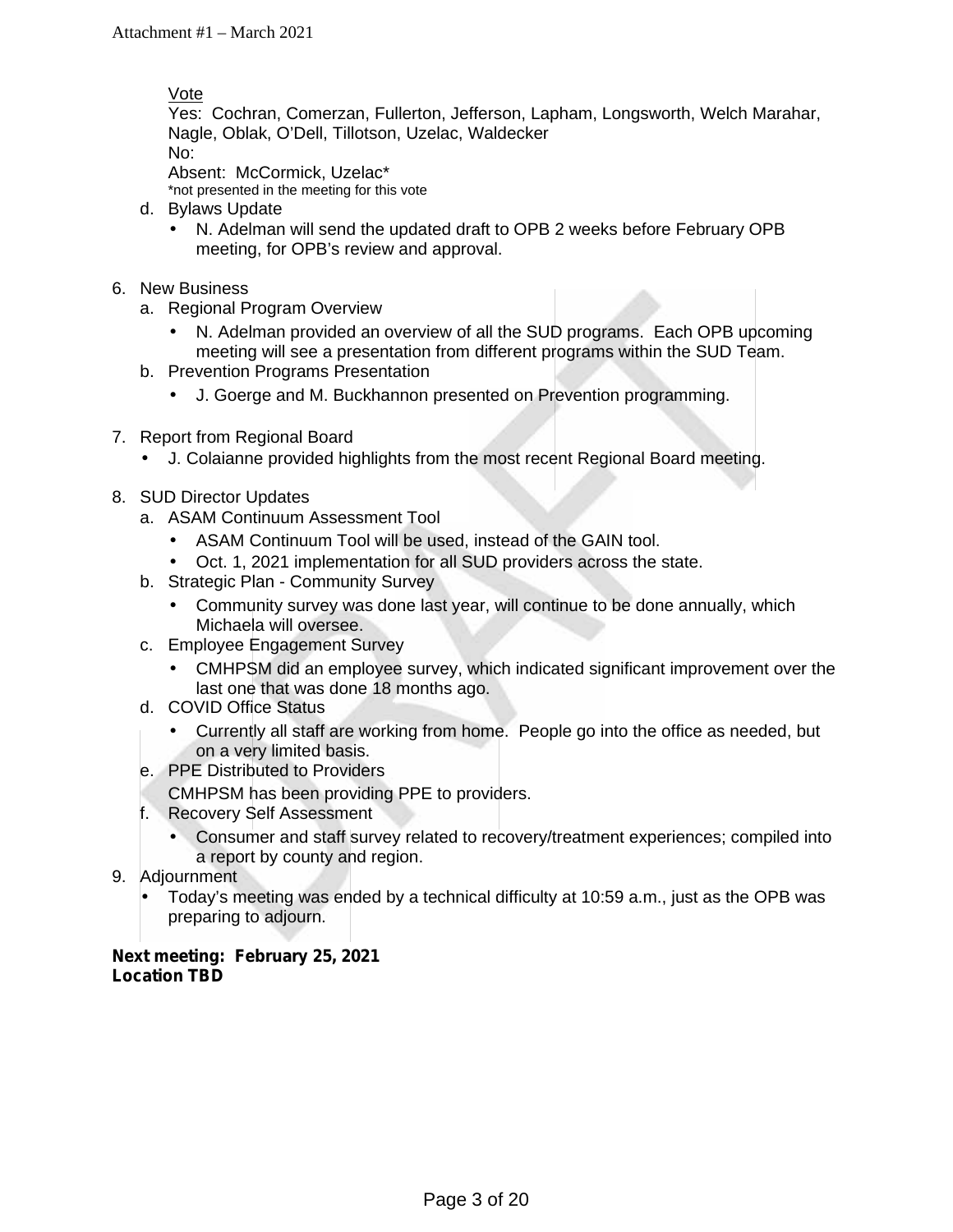#### Community Mental Health Partnership Of Southeast Michigan SUD SUMMARY OF REVENUE AND EXPENSE BY FUND

January 2021 Preliminary FYTD

| <b>Summary Of Revenue &amp; Expense</b> |                       |           |     |                  |     |               |     |                |                      |                      |    |         |    |           |                          |            |  |
|-----------------------------------------|-----------------------|-----------|-----|------------------|-----|---------------|-----|----------------|----------------------|----------------------|----|---------|----|-----------|--------------------------|------------|--|
|                                         | <b>Funding Source</b> |           |     |                  |     |               |     |                | <b>Total Funding</b> | <b>FY20</b>          |    |         |    |           |                          |            |  |
|                                         |                       | Medicaid  |     | Healthy Michigan |     | SUD - CBG/WSS |     | SUD - SOR/SORS |                      | <b>Gambling Prev</b> |    | SUD-PA2 |    | Sources   |                          | <b>YTD</b> |  |
| <b>Revenues</b>                         |                       |           |     |                  |     |               |     |                |                      |                      |    |         |    |           |                          |            |  |
| Funding From MDHHS                      |                       | 1,100,502 |     | 2,873,405        |     | 1,496,364     |     | 502,162        |                      | 8,638                |    |         |    | 5,981,071 | $\overline{\phantom{a}}$ | 5,544,199  |  |
| PA2/COBO Tax Funding Current Year       |                       |           |     |                  |     |               |     |                |                      |                      |    | 276,615 |    | 276,615   | <b>IS</b>                | 614,700    |  |
| PA2/COBO Reserve Utilization            |                       |           |     |                  |     |               |     |                |                      |                      |    | 412,173 |    | 412,173   |                          |            |  |
| Other                                   |                       |           |     |                  |     |               |     |                |                      |                      |    |         |    |           |                          |            |  |
| <b>Total Revenues</b>                   |                       | 1,100,502 | \$  | 2,873,405        | \$  | 1,496,364     | \$  | 502,162        | \$                   | 8,638                | \$ | 688,788 |    | 6,669,859 | l \$                     | 6,158,900  |  |
| <b>Expenses</b>                         |                       |           |     |                  |     |               |     |                |                      |                      |    |         |    |           |                          |            |  |
| <b>Funding for County SUD Programs</b>  |                       |           |     |                  |     |               |     |                |                      |                      |    |         |    |           |                          |            |  |
| <b>CMHPSM</b>                           |                       |           |     |                  |     |               |     | 502,162        |                      | 7,475                |    |         |    | 509,637   |                          | 349,807    |  |
| Lenawee                                 |                       | 152,160   |     | 293,448          |     | 213,473       |     |                |                      |                      |    | 41,182  |    | 700,263   |                          | 721,137    |  |
| Livingston                              |                       | 100,296   |     | 185,164          |     | 230,783       |     |                |                      |                      |    | 168,177 |    | 684,420   |                          | 564,991    |  |
| Monroe                                  |                       | 143,937   |     | 273,155          |     | 380,772       |     |                |                      |                      |    | 136,179 |    | 934,043   |                          | 797,903    |  |
| Washtenaw                               |                       | 339,492   |     | 941,059          |     | 445,701       |     |                |                      |                      |    | 343,249 |    | 2,069,501 |                          | 1,880,356  |  |
| <b>Total SUD Expenses</b>               |                       | 735,885   |     | 1,692,826        | -\$ | 1,270,729     | \$. | 502,162        | \$                   | 7,475                |    | 688,788 | \$ | 4,897,864 | l \$                     | 4,314,193  |  |
| <b>Administrative Cost Allocation</b>   |                       | 93,476    |     | 212,607          |     | 148,908       |     |                |                      | 1,163                |    |         |    | 456,154   | l \$                     | 392,331    |  |
| <b>Total Expenses</b>                   |                       | 829,361   | \$. | 1,905,433        | -\$ | 1,419,637     | \$  | 502,162        | \$                   | 8,638                | \$ | 688,788 | \$ | 5,354,018 | l \$                     | 4,706,524  |  |
|                                         |                       |           |     |                  |     |               |     |                |                      |                      |    |         |    |           |                          |            |  |
| Revenues Over/(Under) Expenses          | \$                    | 271,141   | \$  | 967,973          | -\$ | 76,727        | \$  | (0)            | \$                   | (0)                  | \$ | 0       | \$ | 1,315,841 | l \$                     | 1,452,376  |  |
|                                         |                       |           |     |                  |     |               |     |                |                      |                      |    |         |    |           |                          |            |  |

| Current fiscal year utilization of PA2 | Revenues | <b>Expenditures</b> | Revenues<br>Over/(Under)<br>Expenses | FY 19<br>Over/(Under)<br>Expenses |
|----------------------------------------|----------|---------------------|--------------------------------------|-----------------------------------|
| PA2 by County                          |          |                     |                                      |                                   |
| Lenawee                                | 22.241   | 41,182              | (18, 941)                            | 9.957                             |
| Livingston                             | 69,305   | 168,177             | (98, 872)                            | 240,343                           |
| Monroe                                 | 49.371   | 136,179             | (86, 808)                            | 196,035                           |
| Washtenaw                              | 135,698  | 343,249             | (207, 551)                           | 409,845                           |
| Totals                                 | 276,615  | 688,788             | (412, 173)                           | 856,180                           |
|                                        |          |                     |                                      |                                   |

|                        | <b>FY 21 Estimated</b>   | <b>FY21 Projected</b> | <b>FY21 Projected</b> | <b>FY21 Projected</b> |
|------------------------|--------------------------|-----------------------|-----------------------|-----------------------|
| <b>Unallocated PA2</b> | <b>Beginning Balance</b> | Revenue               | <b>Utilization</b>    | <b>Ending Balance</b> |
| Lenawee                | 723.718                  | (133, 445)            | (623, 388)            | 233.775               |
| Livingston             | 3,647,264                | (415, 830)            | (907, 161)            | 3,155,933             |
| Monroe                 | 428.945                  | (296, 228)            | (613, 502)            | 111.672               |
| Washtenaw              | 2.039.452                | (814, 188)            | (2,046,357)           | 807.283               |
| Total                  | 6.839.379                | (1,659,691)           | (4, 190, 408)         | 4,308,663<br>£.       |
|                        |                          |                       |                       |                       |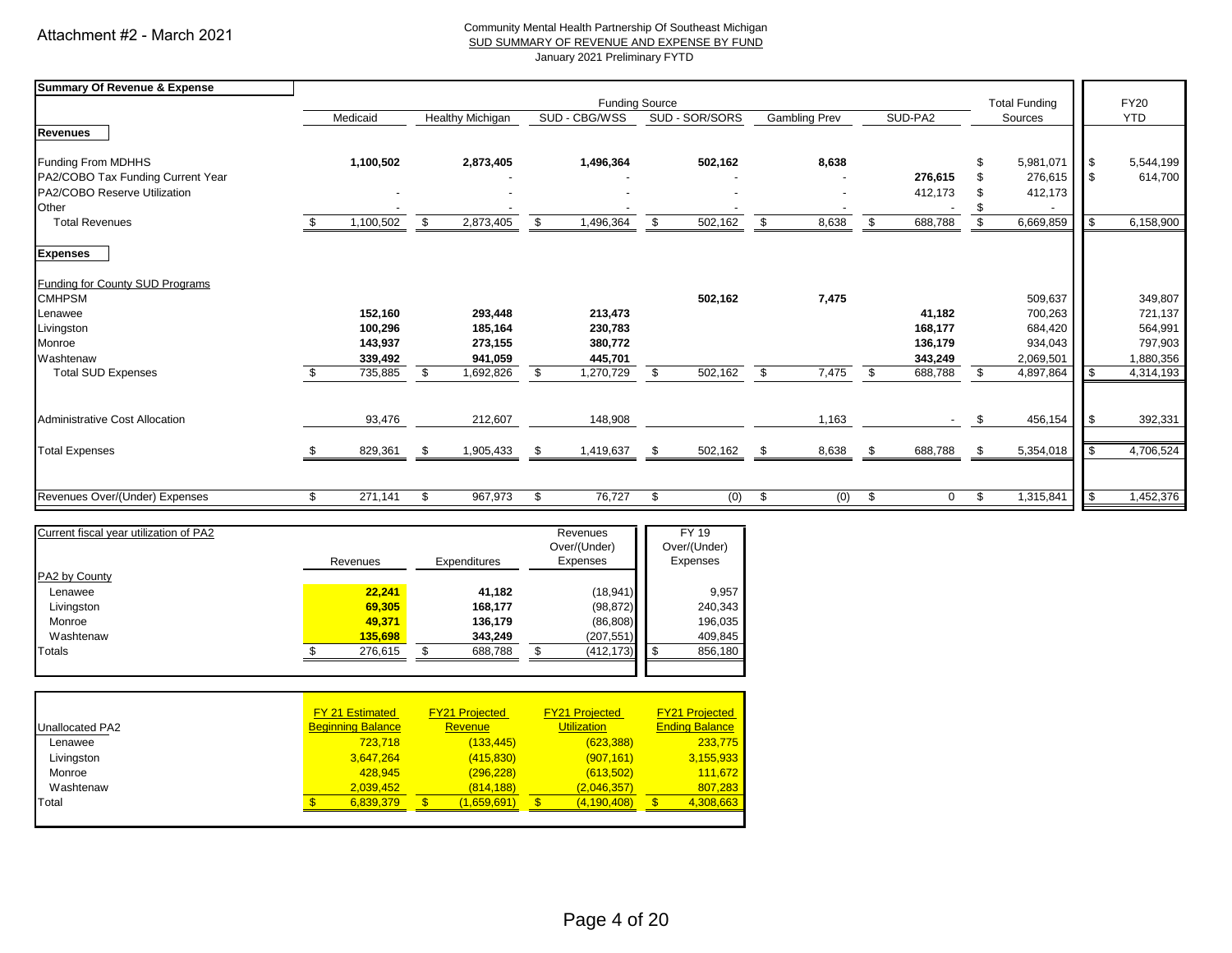Attachment #3 - March 2021

Attachment #3 – August 2020

#### **BY-LAWS**

#### **COMMUNITY MENTAL HEALTH PARTNERSHIP OF SOUTHEAST MICHIGAN (CMHPSM) REGION 6 SUBSTANCE USE DISORDER OVERSIGHT POLICY BOARD BY-LAWS**

#### **COMMUNITY MENTAL HEALTH PARTNERSHIP OF SOUTHEAST MICHIGAN (CMHPSM)**

#### **ARTICLE I – Name**

**Pursuant to Section 287 (5) of Public Act 500 of 2012 states, "A departmentdesignated community mental health entity [PIHP/Regional Entity] shall establish a substance use disorder oversight policy board for Lenawee, Livingston, Monroe and Washtenaw cCounties.** This **BOARD** shall be named the **REGION** 6 **SUBSTANCE** USE **DISORDER OVERSIGHT POLICY BOARD** hereafter called referenced as the **OVERSIGHT POLICY BOARD (OPB).**

#### **ARTICLE II – Objectives of the OPB**

To assist the CMHPSM Regional Board by:

- A. Providing an opportunity for individuals within the applicant's service delivery area to comment upon the issuance of a substance use disorders services license.
- B. Assisting in the development of a comprehensive substance use disorders service delivery plan.
- C. Providing review and recommendations to the CMHPSM Regional Board of the progress and effectiveness of services delivered in accordance with the plan.
- D. Assuring that a mechanism exists for community input on substance use disorders needs and services throughout the region.
- E. Approvingal of any local funds for treatment or prevention of substance use disorders withindepartment-designated community mental health entity CMHPSM budgets. containing local funds for treatment or prevention of substance use disorders.
- F. Advisingee and making recommendations tions regarding department-designated community mental health entitiesCMHPSM budgets for substance use disorder treatment or prevention using other nonlocal funding sources.
- D.G. Adviesinge and making recommendations regarding CMHPSM contracts with substance use disorder treatment or prevention providers.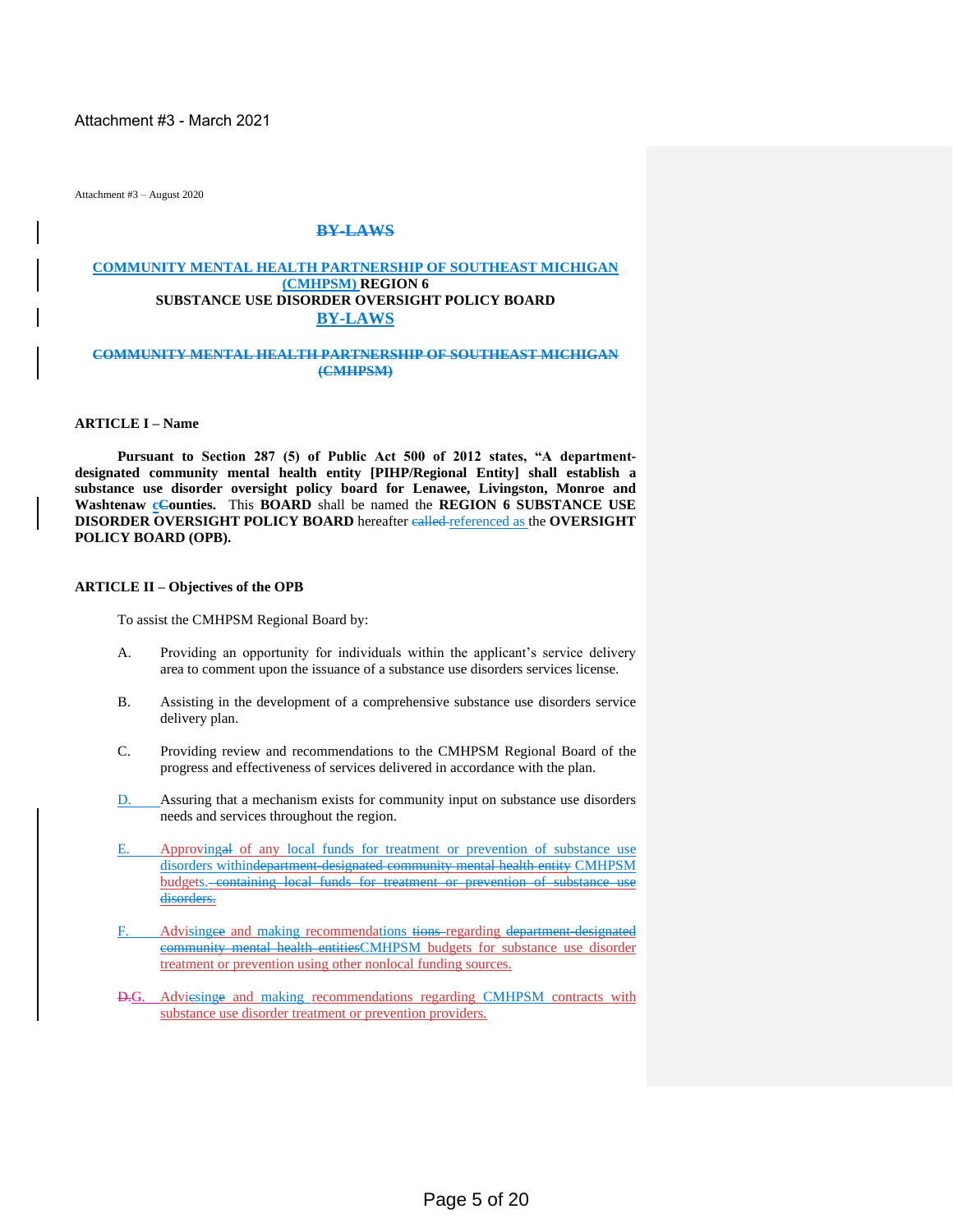E.H. Providing such other assistance to the CMHPSM as necessary.

#### **ARTICLE III – Membership of the OPB**

- A. The OPB shall be made up of a maximum of SIXTEEN (16) members representatives, four (4) appointed from each member County.
	- Two (2) representatives from Lenawee each cCounty, shall be appointed by their respective by the Lenawee County Board of Commissioners, two (2) representatives from Livingston County, appointed by the Livingston County Board of Commissioners, two (2) representatives from Monroe County, appointed by the Monroe County Board of Commissioners and two (2) representatives from Washtenaw County, appointed by the Washtenaw County Board of Commissioners.
	- The remaining  $tTwo$  (2) representatives members from each county shallwill be appointed by the CMHPSM Regional Board with recommendations from each respective Community Mental Health Board.
	- Each county must have at least one member representing the recovery community, or a person with lived experience.
	- 2.4. Employees of agencies contracted to the CMHPSM shall not be members of the OPB.
	- Appointed members / cCommunity representatives/ shall reside within the county represented.
- B. Vacancies during Term of Office:

All vacancies shall be filled by the respective appointing bodies.

All vacancies shall be filled only until expiration of the term.

- B. Length of Full Term:
	- Oversight Policy Board member termsAll representatives shall last forserve three -years when serving a full term terms, starting October 1, of the year appointed.-
	- Full Initial tterms shall be staggered to ensure that no more than one-third of OPB members turn over each year.

#### Appointments shall be effective upon approval of the respective appointing body.

34. All reappointments to full terms shall be made by the respective appointing bodyshall last for three years.

2

**Formatted:** Indent: Left: 1.56", No bullets or numbering

**Commented [JC1]:** Research reference **Formatted:** List Paragraph, Left, No bullets or numbering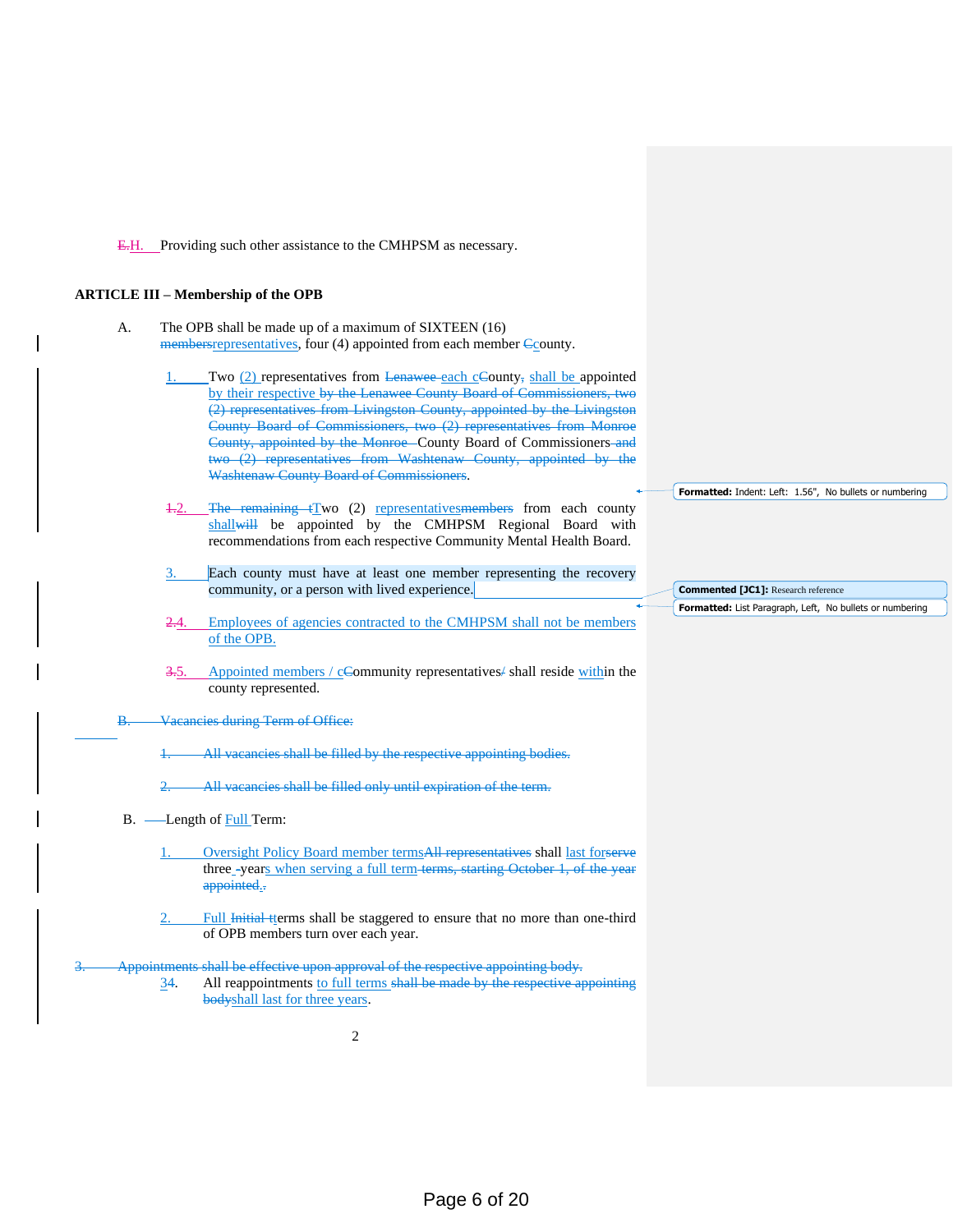C. Vacancies during Term of Office:

- All vacancies shall be filled by the respective appointing bodies.
- All vacancies shall be filled only until expiration of the term.

C.D. Attendance:

- 1. Meeting attendance may be face to face or through electronic participation via phone or video conference when availableas provided in Article IV(F).
- 2. Conference call participation must be arranged prior to the meeting.
- 3. An OPB member may be removed for lack of attendance. It is expected that members miss no more than three meetings per year in a twelvemonth period, and no more than three consecutive meetings.
- In the absence of a written resignation, three  $(3)$  consecutive absences from regularly scheduled meetings or four (4) absences within a twelve (12) month period would require a removal review by the OPB.
- **D.E.** Removal and Resignation:
	- 1. A member must resign in writing to the appointing body and to the CMHPSM Board.
	- An OPB member may be removed for lack of attendance. Removal reviews related to attendance, conduct or any other matters would be initiated and facilitated by the Chairperson and would be conducted at an OPB meeting. In the absence of a written resignation, three (3) consecutive absences from regularly scheduled meetings or three (3) absences within a twelve (12) month period would require a review by the OPB. The review may result in a recommendation for appointment of a new member by the respective appointing board.
	- A vote of three-fourths (3/4) of the OPB in attendance at the meeting during the removal review - is required for recommendation of removal to the respective appointing board of that member and reappointment.
	- After an OPB member is removed, an appointment of a new member mayshall be made by the respective appointing board.

#### **ARTICLE IV – Meetings**

3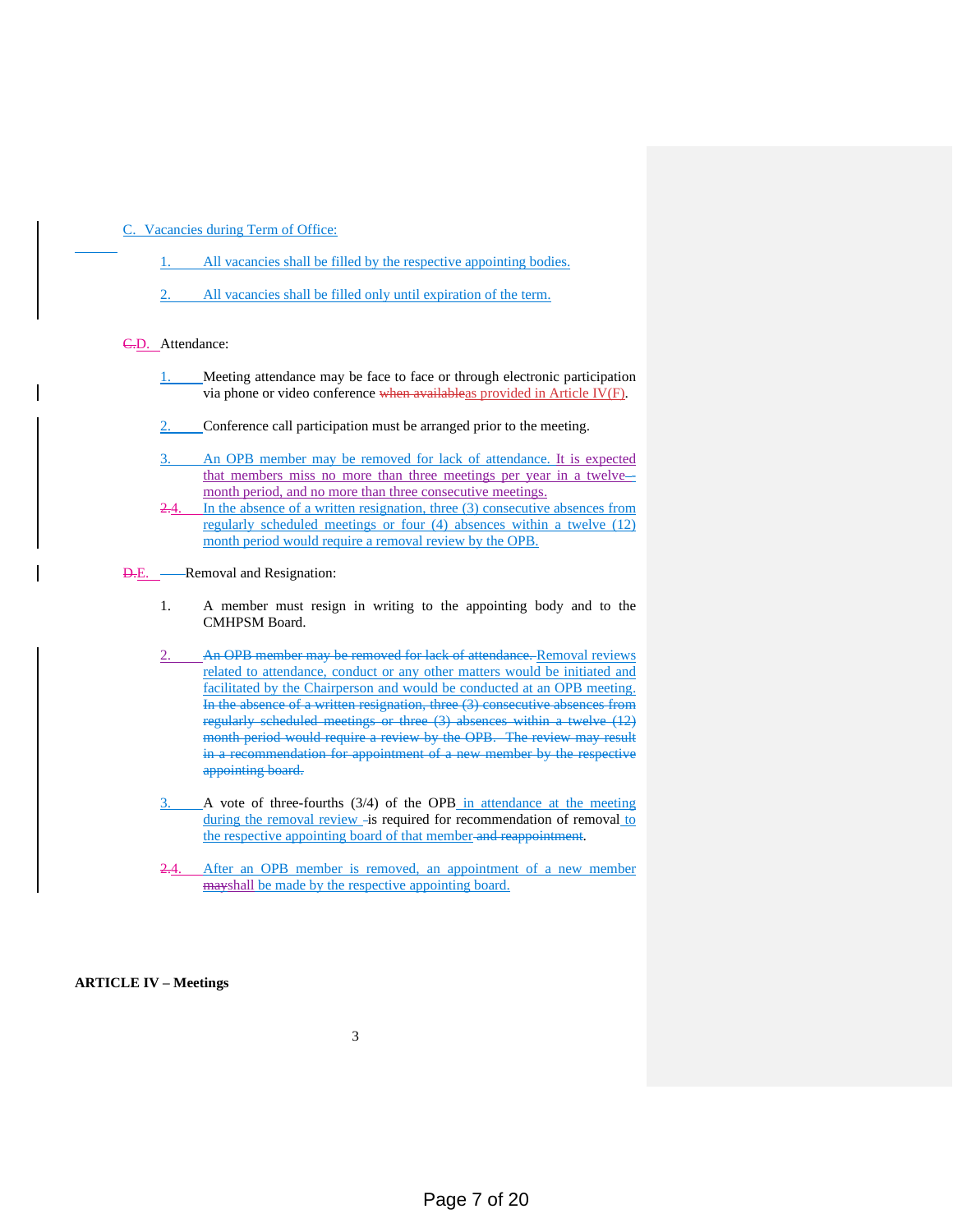- A. Regular meetings shall be scheduled at least six times per year, and meet at minimumleast once each quarter every year. All meetings will be held at CMHPSM offices unless otherwise notified in compliance with the Open Meetings Act.<del>, with each county being the site for at least one meeting during the calendar</del> year.
- B. Written and/or electronic notification and agenda shall be made at least one week in advance of all regularly scheduled meetings.
- C. Special meetings may be called by the Chairperson or Acting Chairperson of the OPB or by four (4) members of the OPB.
- D. OPB members must receive prior notification, in writing and/or electronically, of special meetings, pursuant to the Open Meetings Act.
- E. When the OPB has full membership, a quorum is achieved when Eeight (8) active members are present at a meeting, of the OPB shall constitute a quorum, *with*  representation from each county. with at minimum one (1) representative from each county.
	- E.1. In the case of a less than full membership, 50% of the active members<sup>+</sup> present at a meeting, with plus one  $(1)$ ) with representative on from from each county will constitute a quorum.
		- Pursuant to Public Act 228 of 2020, the OPB may hold wholly or partially<sup>\*</sup> electronic meetings by telephonic or video conferencing while in compliance with the requirements stated within the Open Meetings Act. follows: Electronic, and /Ttelephone votes will only be counted if there is a quorum present at the meeting.
		- 1. Before January 1, 2021 and retroactive to March 18, 2020 for any circumstances including but not limited to accommodation of absent members of the public body due to military duty; a medical condition; or a statewide or local state of emergency or state of disaster declared by the governor, a local official, or a local governing body that would put the personal health and/or safety of the public body or members of the public at risk if held in person.
		- 2. On or after January 1, 2021 through December 31, 2021 for reasons limited to accommodation of absent members of the public body due to military duty; a medical condition; or a statewide or local state of emergency or state of disaster declared by the governor, a local official, or a local governing body that would put the personal health and/or safety of the public body or members of the public at risk if held in person. However, electronic meetings due to a local state of emergency or state of disaster may only be held if a member resides in the affected area or the public body at large holds its meetings in the affected area.
	- 3. After December 31, 2021 only when a member is absent due to military duty.

4

**Formatted**

**Formatted**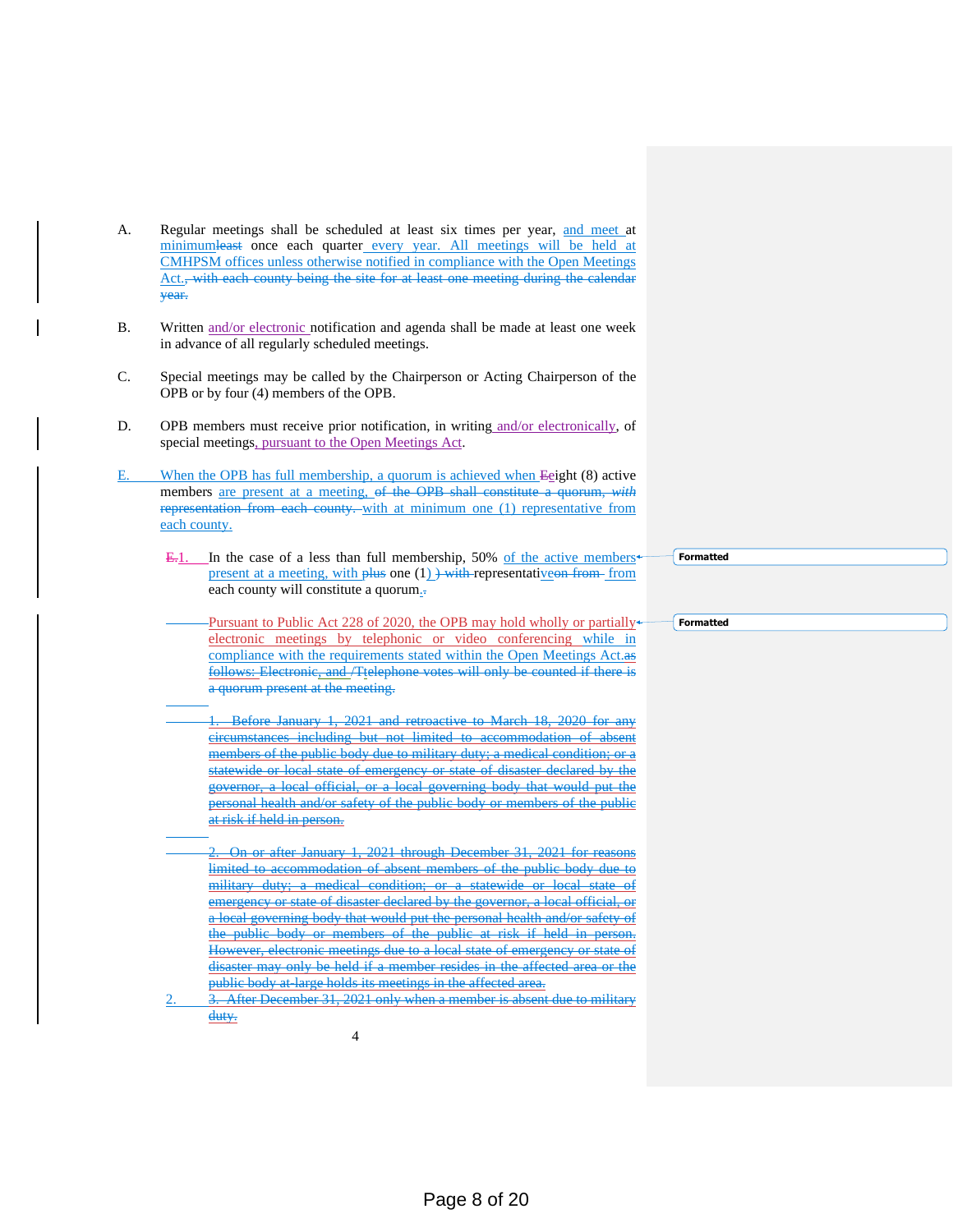#### Consider allowing for a Board vote without a meeting.

G. OPB members shall be entitled to one vote each. If a member abstains, a reason shall be stated to be reflected in the meeting minutes. No member shall abstain from voting unless he or she has received the unanimous p members in attendance.

#### F.

- H.G. Motions shall be passed by a majority vote of those present in person AND via Electronic methods/Telephone when allowable per the Open Meetings Act.
- I.H. All regular and special meetings are open to the public, pursuant to the Open Meetings Act. Minutes will be made available.

#### **Article ARTICLE V - Conflict Of Interest Policy**. **And Compliance with Laws**

- The OBP shall adopt and adhere to thea CMHPSM conflict of interest policy which shall require, among other things, the disclosure to the Board Chairpersonfull board any actual or possible potential conflicts of interest by any board members. This includes any OPB members who are current employees of licensed providers. All board members will annually disclose any conflicts of interest while serving on the board per the CMHPSM policy.
- B. Employees of contracted agencies contracted to the CMHPSM shouldall not be members of the OPB.
- A.C. OPB members shall fully comply with all applicable laws, regulations and rules applicable to its operation.

#### **ARTICLE VI – Officers**

- A. The Chairperson, Vice-Chairperson, and Secretary shall be elected by the OPB. Elections shall be held annually in October. -The CMHPSM CFO will act as Treasurer for the OPB if needed.
- B. Duties and Responsibilities:
	- 1. The Chairperson shall:
		- a. Call meetings.
			- b. Preside over meetings.
			- c. Appoint special committees as deemed necessary.
			- d. Serve ex-officio on all committees with the right to vote.
			- e. Make appointments as necessary.
			- f. Ensure compliance to the by-laws
	- 2. The Vice-Chairperson shall, in the absence of the Chairperson, assume the duties of the Chairperson.
	- 3. The Secretary shall:

5

**Formatted:** Indent: Left: 1"

**Formatted:** Not Strikethrough **Formatted:** Not Strikethrough **Formatted:** Not Strikethrough **Formatted:** Strikethrough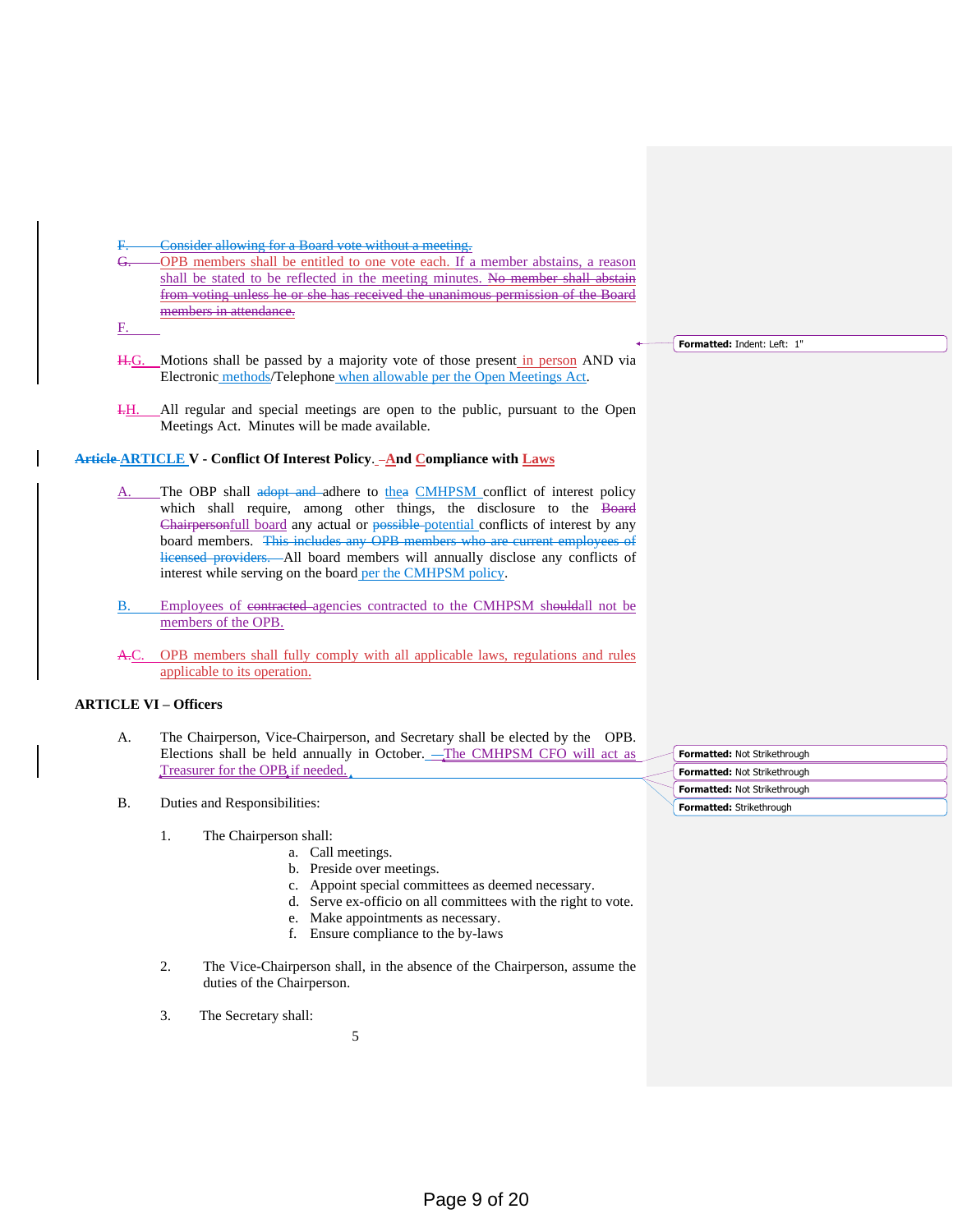- a) Assure that minutes are kept and distributed
- b) Keep attendance of members at meetings.
- c) Assume the responsibilities and duties of the Chairperson in the absences of the Chairperson and Vice-Chairperson
- c) 4. The Officers shall serve one year terms, and may renewed for a maximum of three consecutive years..

Each officer shall be from a different county.

- 1. Only one individual appointed by each county may serve as an officer. The OPB officers shall serve one-year terms or serve until such time as their successors are duly elected. Officers shall not serve more than 3 consecutive terms. To ensure that Chairpersonship rotates, upon the completion of a third term serving as Chairperson, a new Chairperson shall be an individual affiliated with another county.
- 6. In the event of the death, resignation, removalremoval, or other inability to serve of any officer, the Board shall elect a successor who shall serve until the expiration of the normal term of such officer or until his or her successor has been elected.

#### **ARTICLE VII – Amendments**

- A. The By-laws changes may be proposed by a majority vote of the total membership of the OPB with a quorum present which includes at least one (1) member from each county, provided that such notice of proposed amendments is made available in writing and/or electronically to members at least two weeks in advance.
- B. Amendments shall not become effective until they have been reviewed and approved by the governing board of the Community Mental Health Partnership of Southeast Michigan.
- C. Notification of By-law Amendments amendments shall be sent to the appointing Board of Commissioners in each partner county.

#### **ARTICLE VIII – COMMTTEES**

- A. Ad Hoc Committees may be formed by the OPB at any time and shall act only on the direction of the OPB. *Alternative language:* The Board may establish and define the responsibilities of such committees from time to time as it shall deem appropriate to fulfill the purposes set forth in Article II. The Chairperson shall, in consultation with the Board, select the membership of any committee formed.
- B. Committee membership may include individuals other than OPB Members, but each Committee must have a least one OPB member appointed to it.

6

**Formatted:** Numbered + Level: 1 + Numbering Style: a, b,  $c, ... +$  Start at:  $1 +$  Alignment: Left + Aligned at:  $1.88" +$ Indent at: 2.13"

Formatted: Numbered + Level: 1 + Numbering Style: a, b,  $c, ... +$  Start at:  $1 +$  Alignment: Left + Aligned at:  $1.88" +$ Indent at: 2.13", Tab stops: Not at 1.5"

**Formatted:** Numbered + Level: 1 + Numbering Style: 1, 2,  $. +$  Start at: 1 + Alignment: Left + Aligned at: 1.63" + Tab after: 1.88" + Indent at: 1.88"

**Formatted:** Font: Not Italic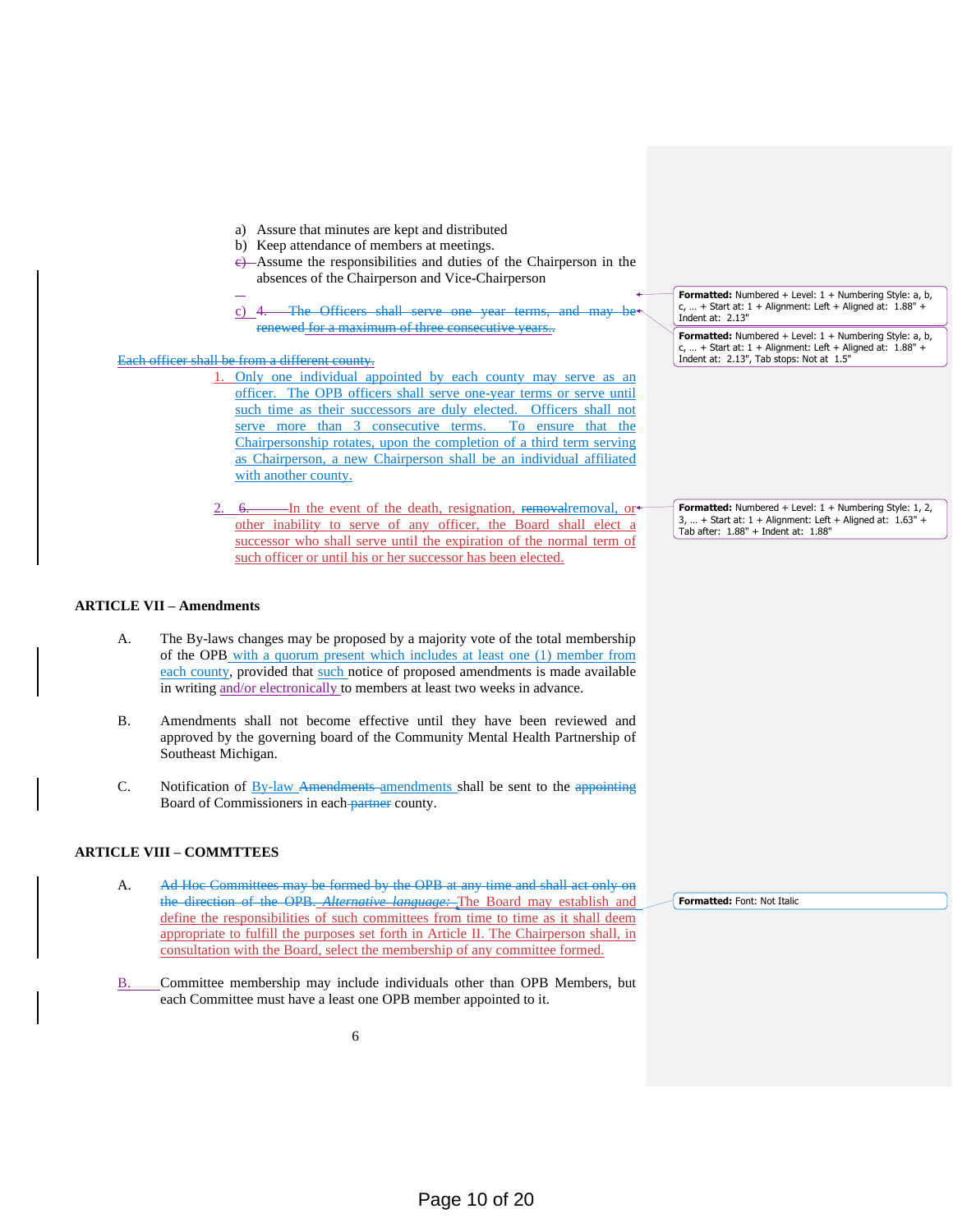B.C. When a committee meeting meets the standards of an "open meeting" as prescribed within Michigan's Open Meetings Act, all Open Meetings Act requirements must be followed. Hanguage

#### ARTICLE IX – FINANCIAL POLICIES

A. The Substance Use Services Director shall be authorized, along with approval from the CEO, to approve expenditures of PA2 funds and execute contracts for amounts up to \$2,000 prior to OPB approval.

#### **ARTICLE IX**

**A.** For all items not otherwise covered in the By-Laws, Roberts Rules of Order shall apply.

> REVISED AND RE-ADOPTED BY THE CMHPSM BOARD ON: TBD ORIGINALLY ADOPTED BY THE CMHPSM ON: September 14, 2016

**Formatted:** Indent: Left: 0.5"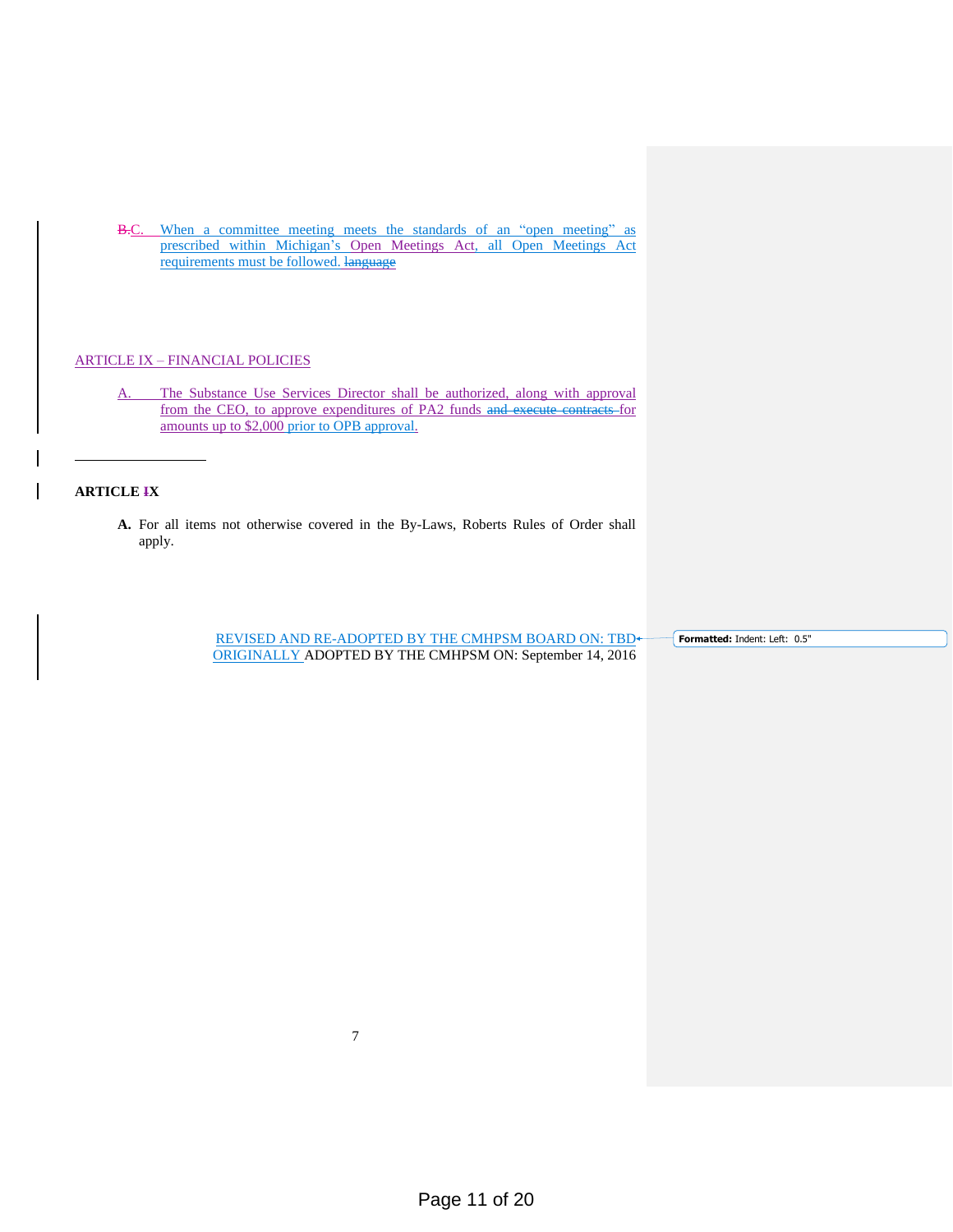# **COMMUNITY MENTAL HEALTH PARTNERSHIP OF SOUTHEAST MICHIGAN (CMHPSM) REGION 6 SUBSTANCE USE DISORDER OVERSIGHT POLICY BOARD BY-LAWS**

# **ARTICLE I – Name**

**Pursuant to Section 287 (5) of Public Act 500 of 2012 states, "A departmentdesignated community mental health entity [PIHP/Regional Entity] shall establish a substance use disorder oversight policy board for Lenawee, Livingston, Monroe and Washtenaw counties.** This **BOARD** shall be named the **REGION 6 SUBSTANCE USE DISORDER OVERSIGHT POLICY BOARD** hereafter referenced as the **OVERSIGHT POLICY BOARD (OPB).**

### **ARTICLE II – Objectives of the OPB**

To assist the CMHPSM Regional Board by:

- A. Providing an opportunity for individuals within the applicant's service delivery area to comment upon the issuance of a substance use disorders services license.
- B. Assisting in the development of a comprehensive substance use disorders service delivery plan.
- C. Providing review and recommendations to the CMHPSM Regional Board of the progress and effectiveness of services delivered in accordance with the plan.
- D. Assuring that a mechanism exists for community input on substance use disorders needs and services throughout the region.
- E. Approving of any local funds for treatment or prevention of substance use disorders within CMHPSM budgets.
- F. Advising and making recommendations regarding CMHPSM budgets for substance use disorder treatment or prevention using other nonlocal funding sources.
- G. Advising and making recommendations regarding CMHPSM contracts with substance use disorder treatment or prevention providers.
- H. Providing such other assistance to the CMHPSM as necessary.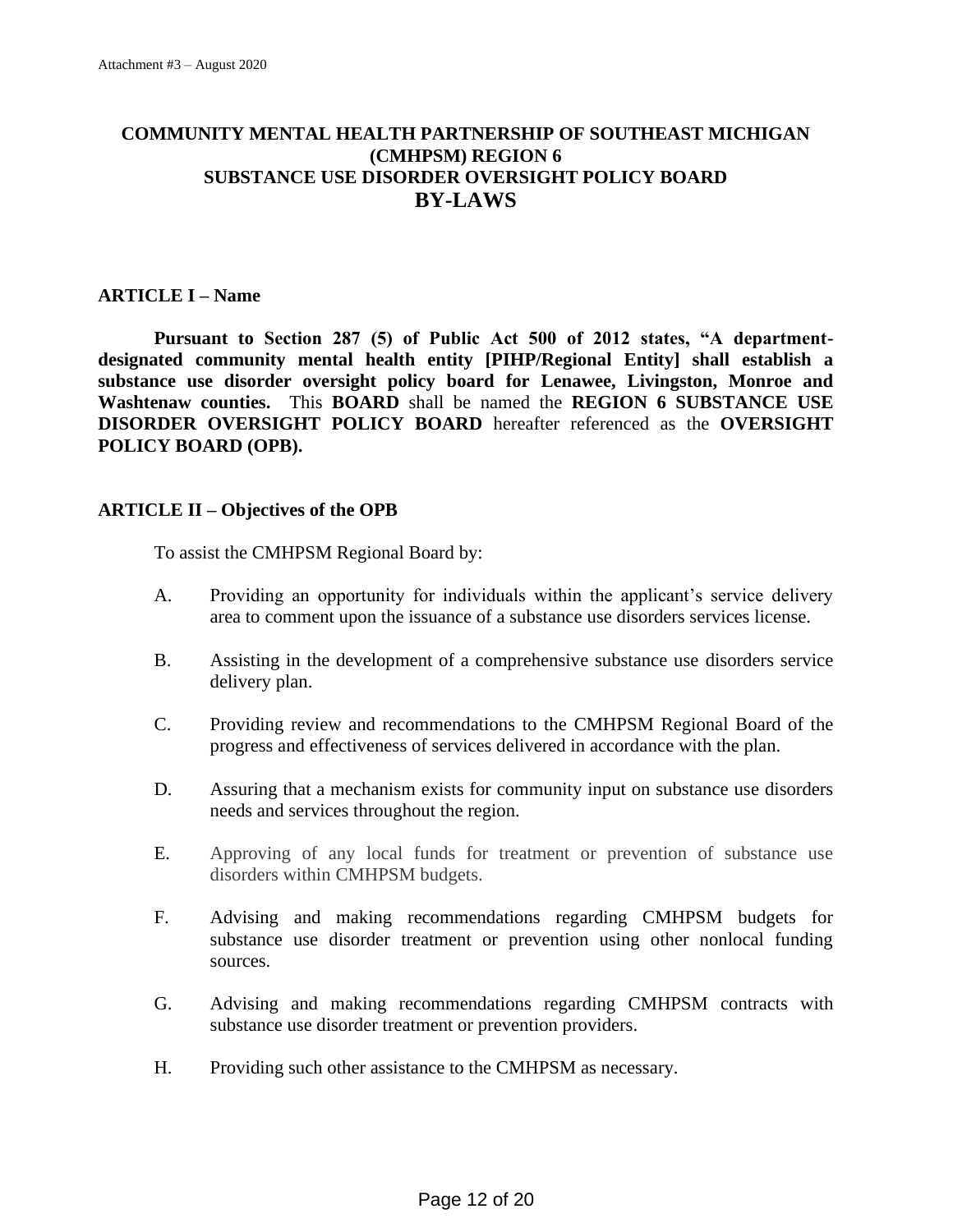# **ARTICLE III – Membership of the OPB**

- A. The OPB shall be made up of a maximum of SIXTEEN (16) representatives, four (4) appointed from each member county.
	- 1. Two (2) representatives from each county shall be appointed by their respective County Board of Commissioners.
	- 2. Two (2) representatives from each county shall be appointed by the CMHPSM Regional Board with recommendations from each respective Community Mental Health Board.
	- 3. Each county must have at least one member representing the recovery community, or a person with lived experience.
	- 4. Employees of agencies contracted to the CMHPSM shall not be members of the OPB.
	- 5. Appointed members / community representatives shall reside within the county represented.
- B. Length of Full Term:
	- 1. Oversight Policy Board member terms shall last for three years when serving a full term.
	- 2. Full terms shall be staggered to ensure that no more than one-third of OPB members turn over each year.
	- 3. All reappointments to full terms shall last for three years.
- C. Vacancies during Term of Office:
	- 1. All vacancies shall be filled by the respective appointing bodies.
	- 2. All vacancies shall be filled only until expiration of the term.
- D. Attendance:
	- 1. Meeting attendance may be face to face or through electronic participation via phone or video conference as provided in Article IV(F).
	- 2. Conference call participation must be arranged prior to the meeting.
	- 3. An OPB member may be removed for lack of attendance. It is expected that members miss no more than three meetings per year in a twelve-month period, and no more than three consecutive meetings.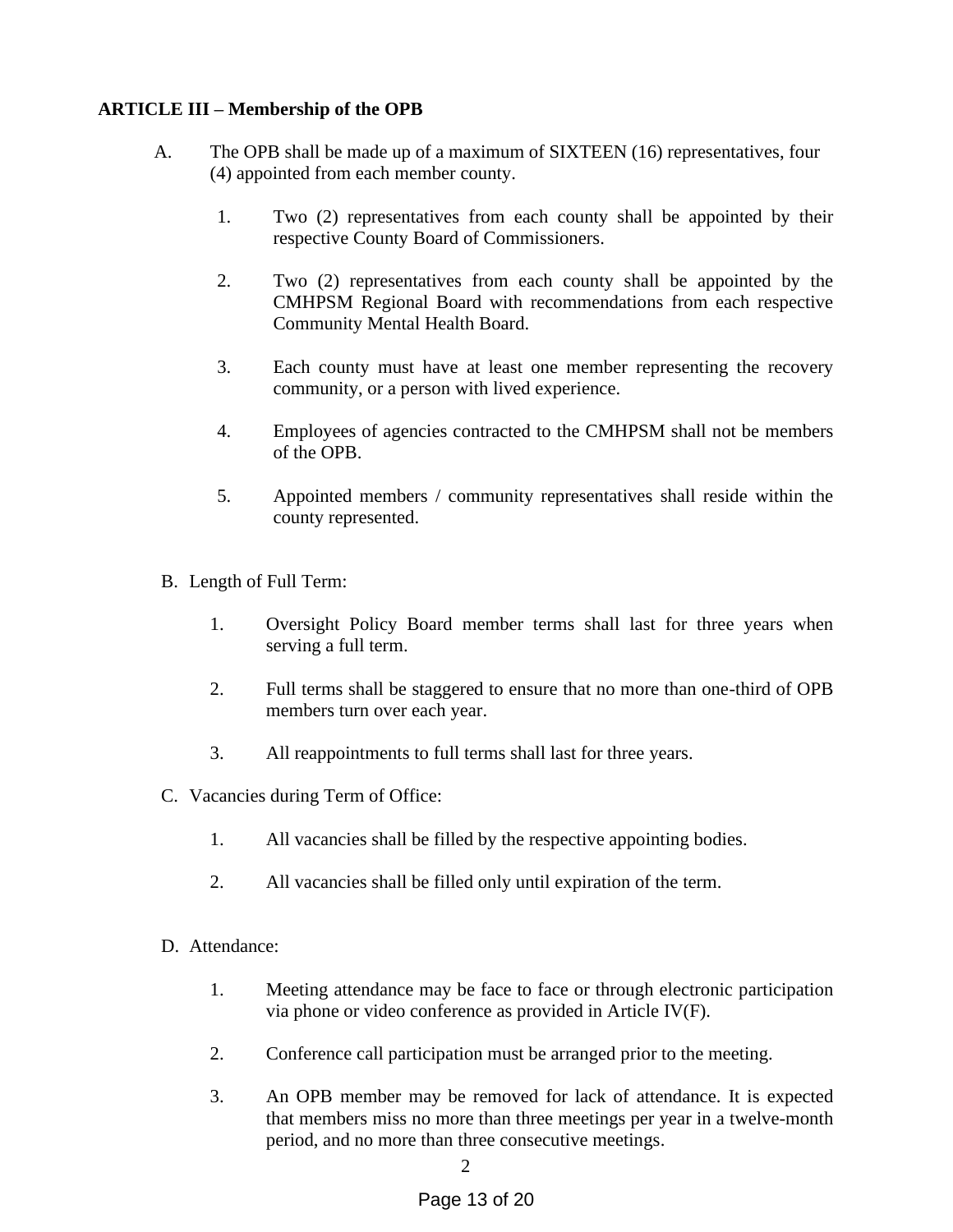- 4. In the absence of a written resignation, three (3) consecutive absences from regularly scheduled meetings or four (4) absences within a twelve (12) month period would require a removal review by the OPB.
- E. Removal and Resignation:
	- 1. A member must resign in writing to the appointing body and to the CMHPSM Board.
	- 2. Removal reviews related to attendance, conduct or any other matters would be initiated and facilitated by the Chairperson and would be conducted at an OPB meeting.
	- 3. A vote of three-fourths (3/4) of the OPB in attendance at the meeting during the removal review is required for recommendation of removal to the respective appointing board of that member.
	- 4. After an OPB member is removed, an appointment of a new member shall be made by the respective appointing board.

# **ARTICLE IV – Meetings**

- A. Regular meetings shall be scheduled at least six times per year, and meet at minimum once each quarter every year. All meetings will be held at CMHPSM offices unless otherwise notified in compliance with the Open Meetings Act.
- B. Written and/or electronic notification and agenda shall be made at least one week in advance of all regularly scheduled meetings.
- C. Special meetings may be called by the Chairperson or Acting Chairperson of the OPB or by four (4) members of the OPB.
- D. OPB members must receive prior notification, in writing and/or electronically, of special meetings, pursuant to the Open Meetings Act.
- E. When the OPB has full membership, a quorum is achieved when eight (8) active members are present at a meeting, with at minimum one (1) representative from each county.
	- 1. In the case of a less than full membership, 50% of the active members present at a meeting, with one (1) representative from each county will constitute a quorum.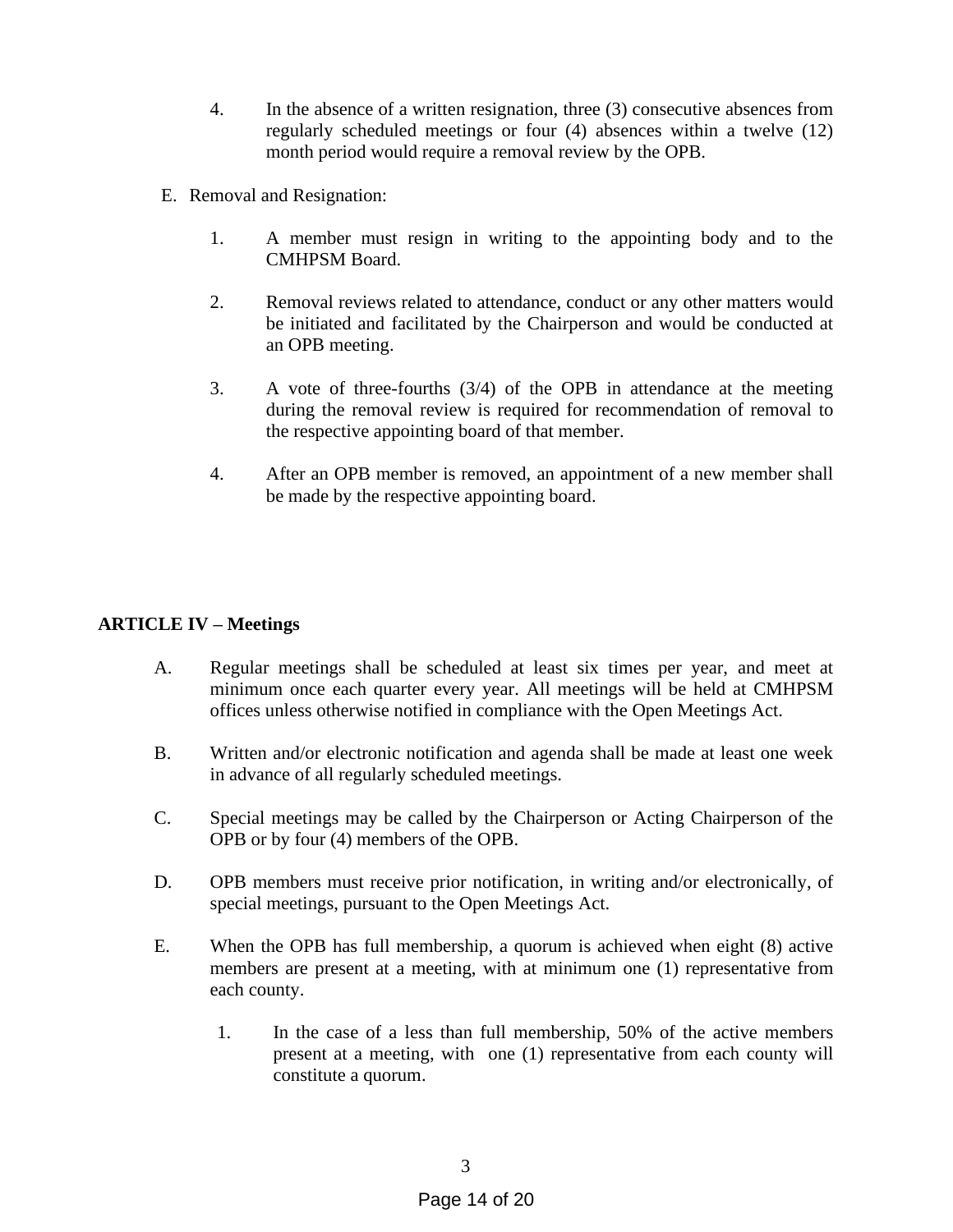- 2. Pursuant to Public Act 228 of 2020, the OPB may hold wholly or partially electronic meetings by telephonic or video conferencing while in compliance with the requirements stated within the Open Meetings Act.
- F. OPB members shall be entitled to one vote each. If a member abstains, a reason shall be stated to be reflected in the meeting minutes.
- G. Motions shall be passed by a majority vote of those present in person AND via Electronic methods/Telephone when allowable per the Open Meetings Act.
- H. All regular and special meetings are open to the public, pursuant to the Open Meetings Act. Minutes will be made available.

# **ARTICLE V - Conflict Of Interest Policy**. **And Compliance with Laws**

- A. The OBP shall adhere to the CMHPSM conflict of interest policy which shall require, among other things, the disclosure to the full board any actual or potential conflicts of interest by any board members. All board members will annually disclose any conflicts of interest while serving on the board per the CMHPSM policy.
- B. Employees of agencies contracted to the CMHPSM shall not be members of the OPB.
- C. OPB members shall fully comply with all applicable laws, regulations and rules applicable to its operation.

# **ARTICLE VI – Officers**

- A. The Chairperson, Vice-Chairperson, and Secretary shall be elected by the OPB. Elections shall be held annually in October. The CMHPSM CFO will act as Treasurer for the OPB if needed.
- B. Duties and Responsibilities:
	- 1. The Chairperson shall:
		- a. Call meetings.
		- b. Preside over meetings.
		- c. Appoint special committees as deemed necessary.
		- d. Serve ex-officio on all committees with the right to vote.
		- e. Make appointments as necessary.
		- f. Ensure compliance to the by-laws
	- 2. The Vice-Chairperson shall, in the absence of the Chairperson, assume the duties of the Chairperson.
	- 3. The Secretary shall:
		- a) Assure that minutes are kept and distributed
		- b) Keep attendance of members at meetings.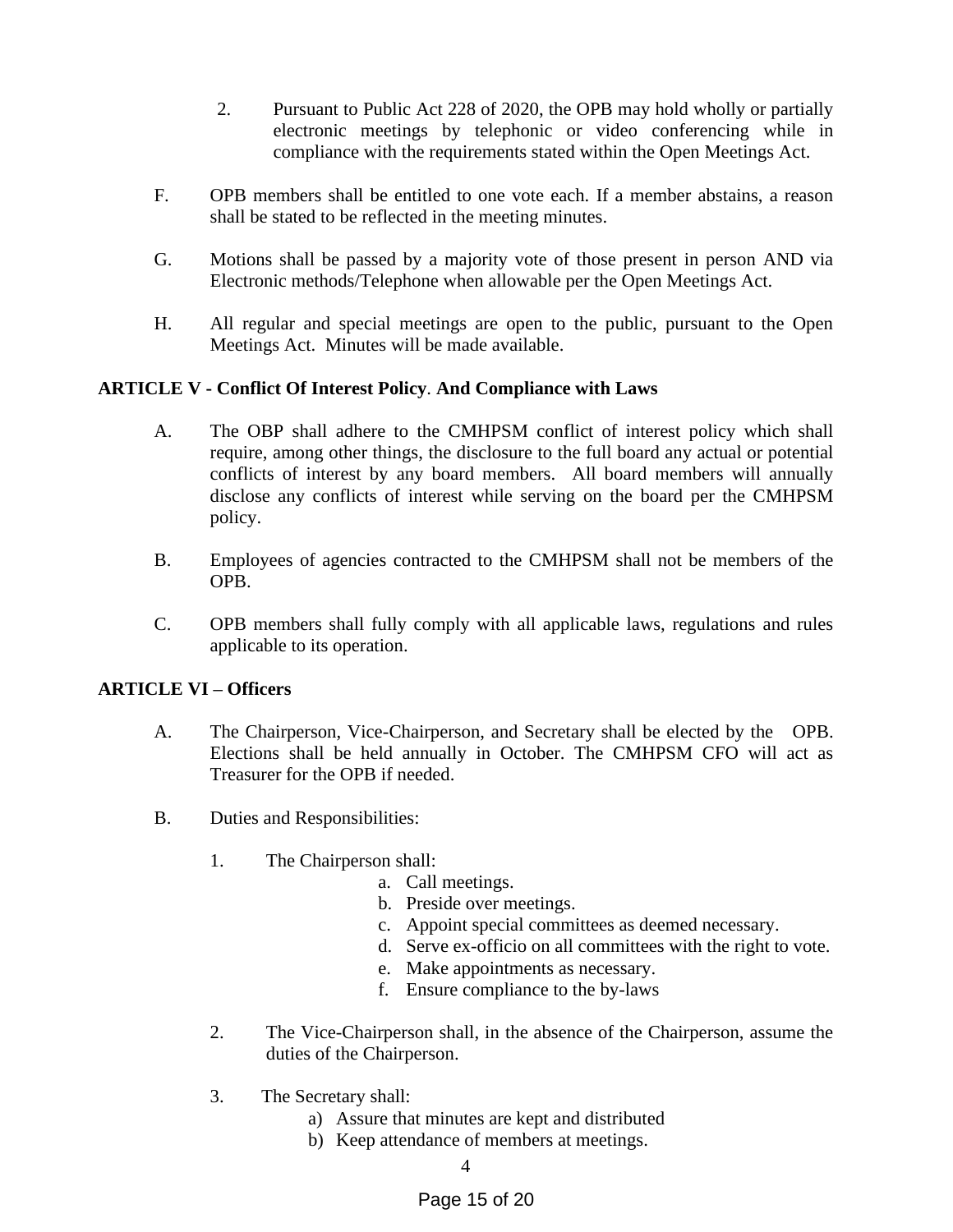- c) Assume the responsibilities and duties of the Chairperson in the absences of the Chairperson and Vice-Chairperson
- 1. Only one individual appointed by each county may serve as an officer. The OPB officers shall serve one-year terms or serve until such time as their successors are duly elected. Officers shall not serve more than 3 consecutive terms. To ensure that the Chairpersonship rotates, upon the completion of a third term serving as Chairperson, a new Chairperson shall be an individual affiliated with another county.
- 2. In the event of the death, resignation, removal, or other inability to serve of any officer, the Board shall elect a successor who shall serve until the expiration of the normal term of such officer or until his or her successor has been elected.

# **ARTICLE VII – Amendments**

- A. The By-laws changes may be proposed by a majority vote of the total membership of the OPB with a quorum present which includes at least one (1) member from each county, provided that such notice of proposed amendments is made available in writing and/or electronically to members at least two weeks in advance.
- B. Amendments shall not become effective until they have been reviewed and approved by the governing board of the Community Mental Health Partnership of Southeast Michigan.
- C. Notification of By-law amendments shall be sent to the Board of Commissioners in each county.

# **ARTICLE VIII – COMMTTEES**

- A. The Board may establish and define the responsibilities of such committees from time to time as it shall deem appropriate to fulfill the purposes set forth in Article II. The Chairperson shall, in consultation with the Board, select the membership of any committee formed.
- B. Committee membership may include individuals other than OPB Members, but each Committee must have a least one OPB member appointed to it.
- C. When a committee meeting meets the standards of an "open meeting" as prescribed within Michigan's Open Meetings Act, all Open Meetings Act requirements must be followed.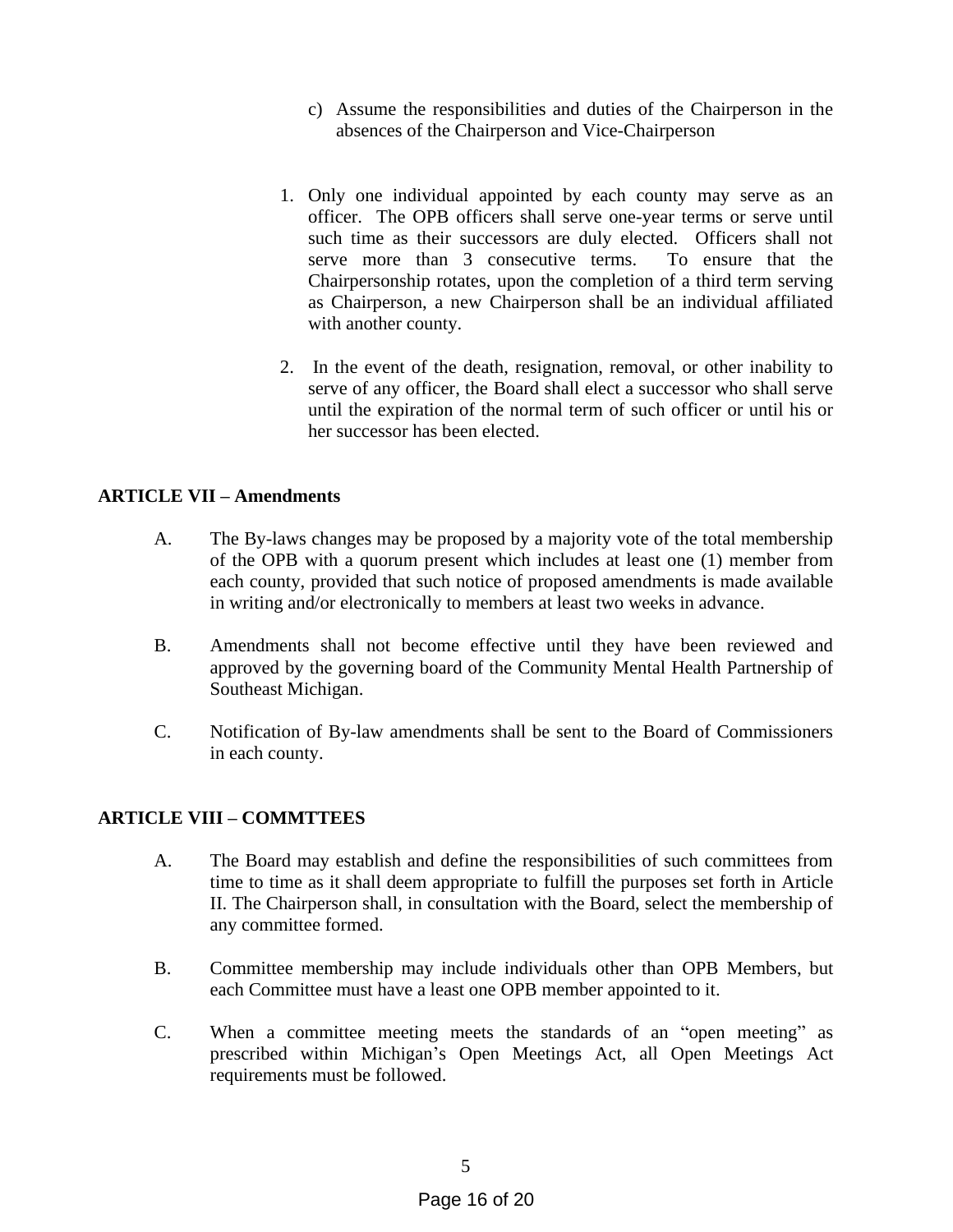### ARTICLE IX – FINANCIAL POLICIES

A. The Substance Use Services Director shall be authorized, along with approval from the CEO, to approve expenditures of PA2 funds for amounts up to \$2,000 prior to OPB approval.

# **ARTICLE X**

**A.** For all items not otherwise covered in the By-Laws, Roberts Rules of Order shall apply.

# REVISED AND RE-ADOPTED BY THE CMHPSM BOARD ON: TBD ORIGINALLY ADOPTED BY THE CMHPSM ON: September 14, 2016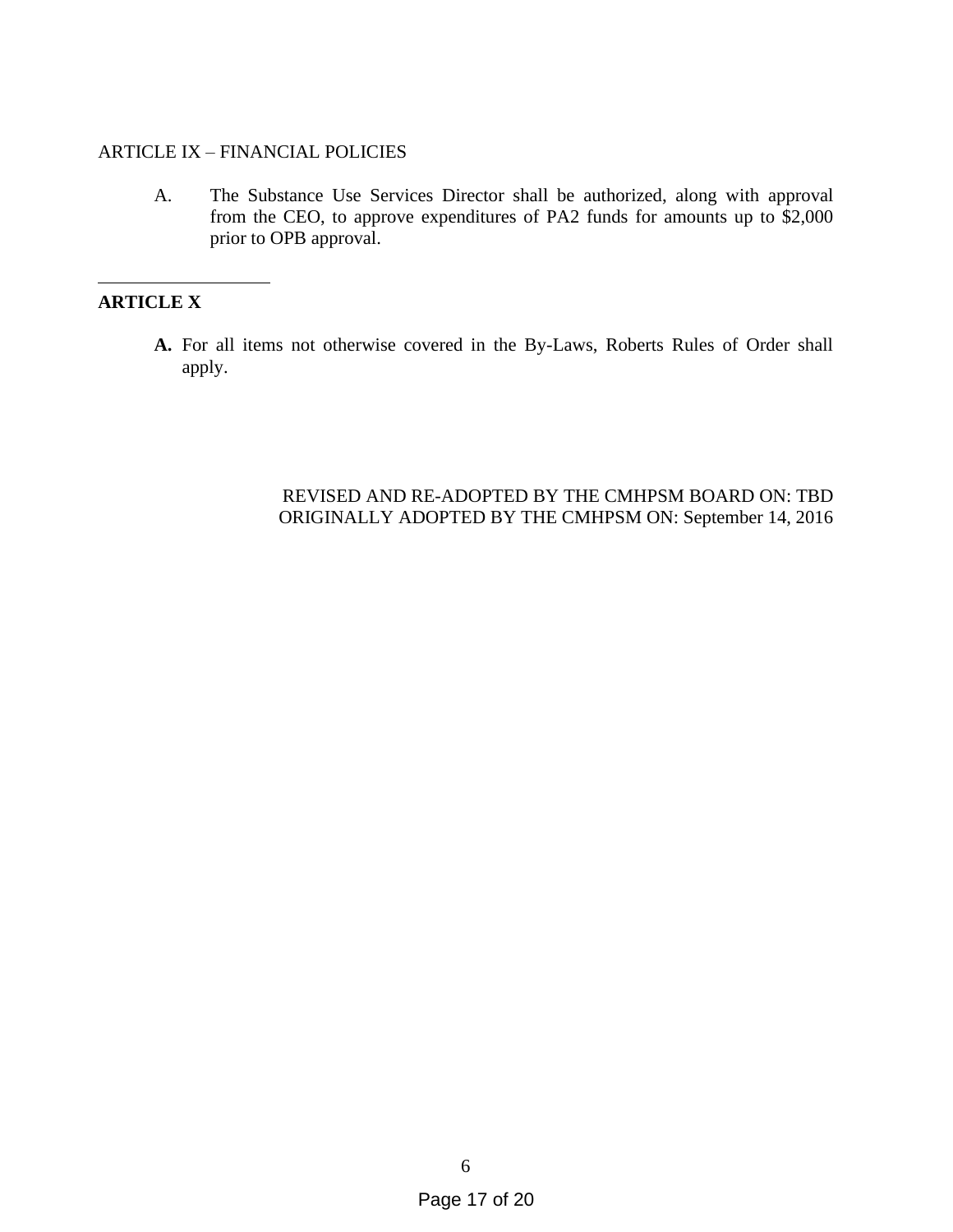# **COMMUNITY MENTAL HEALTH PARTNERSHIP OF SOUTHEAST MICHIGAN REGULAR BOARD MEETING MINUTES March 10, 2021 \*Meeting held electronically via Zoom**



- **Members Present:** Judy Ackley (Ann Arbor, MI), Greg Adams (Adrian, MI), Susan Fortney (Petersburg, MI), Bob King (Ann Arbor, MI), Sandra Libstorff (Monroe, MI), Molly Welch Marahar (Ann Arbor, MI), Caroline Richardson (Ann Arbor, MI), Sharon Slaton (Brighton Township, MI) (physical location)
- **Members Absent:** Roxanne Garber, Charles Londo, Gary McIntosh, Katie Scott, Ralph Tillotson
- **Staff Present:** Kathryn Szewczuk, Stephannie Weary, James Colaianne, CJ Witherow, Matt Berg, Nicole Adelman, Lisa Jennings, Connie Conklin, Dana Darrow
- **Others Present:** Laurie Lutomski, Kathy Homan, Mary Serio
	- I. Call to Order Meeting called to order at 6:05 p.m. by Board Chair S. Slaton.
	- II. Roll Call An electronic quorum of members present was confirmed.
- III. Consideration to Adopt the Agenda as Presented

# **Motion by B. King, supported by S. Fortney, to approve the agenda Motion carried**

Voice vote, no nays

IV. Consideration to Approve the Minutes of the February 10, 2021 Regular Meeting and Waive the Reading Thereof

**Motion by B. King, supported by J. Ackley, to approve the minutes of the February 10, 2021 regular meeting and waive the reading thereof Motion carried** Voice vote, no nays

V. Audience Participation None

### VI. Old Business

- a. March Finance Report  $-$  FY21 as of January 31 $st$ 
	- J M. Berg presented.<br>J G. Adams requeste
	- G. Adams requested a breakout of eligibles per county. M. Berg agreed to bring this information to the next Regional Board meeting.
- b. Board Action FY20 QAPIP Evaluation

### **CMHPSM Mission Statement**

*Through effective partnerships, the CMHPSM shall ensure and support the provision of quality integrated care that focuses on improving the health and wellness of people living in our region.*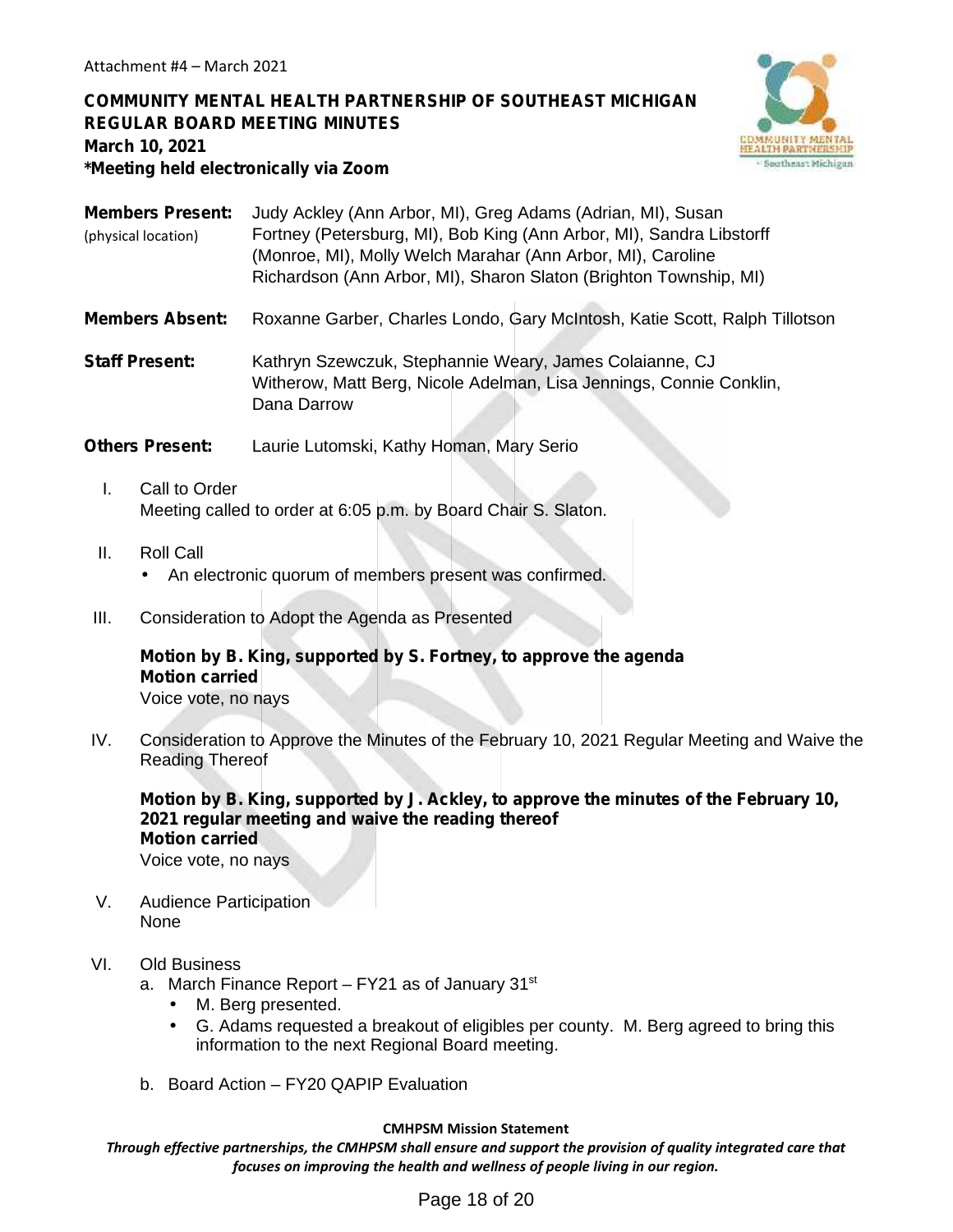CJ Witherow presented an executive summary.

# **Motion by B. King, supported by G. Adams, to approve the Annual Summary and Evaluation of the Quality Assessment and Performance Improvement Program (QAPIP) for FY20**

**Motion carried**

Vote

Yes: Ackley, Adams, Fortney, King, Libstorff, Welch Marahar, Richardson, Slaton No:

Absent: Garber, Londo, McIntosh, Scott, Tillotson

- c. Board Action Conflict of Interest Waiver Review
	- J. Colaianne presented.
	- 12 of the 13 board members have an arrangement that should be noted (serving as both a regional board member and a CMHSP board member).
	- M. Welch Marahar has a separate form indicating her employment with the MDHHS department.
	- M. Cochran is the OPB chair and is also the chair of the Monroe County SUD Coalition. He always abstains from any vote related to funding for the Coalition.

**Motion by B. King, supported by M Welch Marahar, to approve a resolution acknowledging and/or waiving potential conflicts of interest as disclosed by CMHPSM Regional Board members, Oversight Policy Board members and CMHPSM employees that were required to attest to any such arrangements Motion carried**

Vote

Yes: Ackley, Adams, Fortney, King, Libstorff, Welch Marahar, Richardson, Slaton No:

Absent: Garber, Londo, McIntosh, Scott, Tillotson

- d. CEO Evaluation Committee Update
	- S. Weary will send a reminder to those board members who haven't responded yet.
	- J. Colaianne will meet with the committee later this month to review responses.
- VII. New Business
	- a. Board Action Contracts Approval

#### **Motion by J. Ackley, supported by C. Richardson, to approve the CEO to execute the contracts/amendments as presented Motion carried**

Vote

Yes: Ackley, Adams, Fortney, King, Libstorff, Welch Marahar, Richardson, Slaton No:

Absent: Garber, Londo, McIntosh, Scott, Tillotson

b. Board Action – Provider Premium Pay Regional Extension

 This action no longer needed because state has approved the \$2.25/hr provider premium pay.

**Motion by S. Libstorff, supported by M. Welch Marahar, to ignore this proposal and move on to the next proposal Motion carried**

Vote

#### **CMHPSM Mission Statement**

*Through effective partnerships, the CMHPSM shall ensure and support the provision of quality integrated care that focuses on improving the health and wellness of people living in our region.*